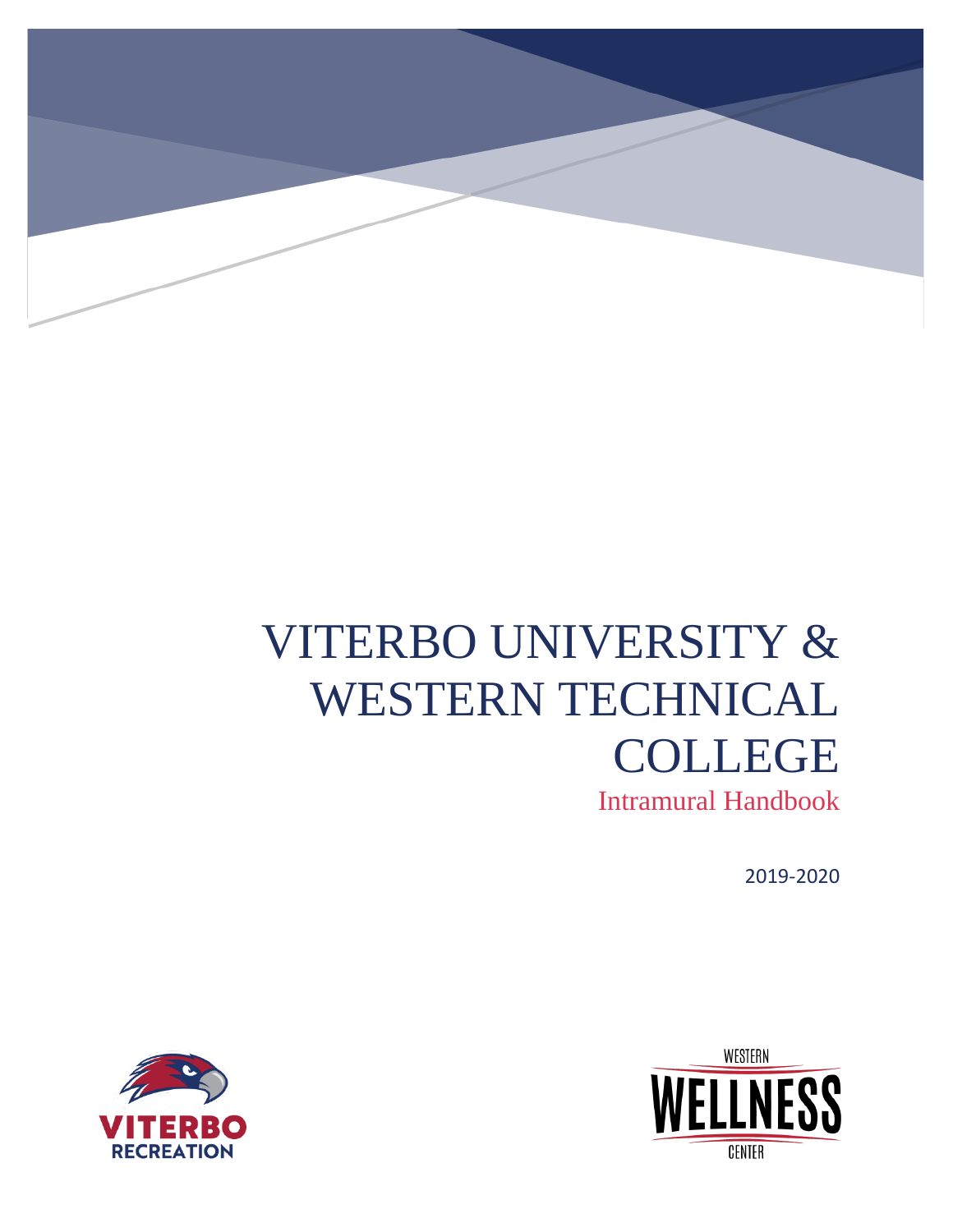#### **Viterbo University Department of Recreation and Leadership Mission Statement**

The mission of is to provide recreational, health and wellness opportunities to Viterbo University students and campus community.

This is achieved by:

- Provide access to quality facilities, programs and equipment.
- Offer activities which encourage healthy choices and personal satisfaction.
- Coordinate opportunities for cooperative and competitive play.
- Ensure an arena to practice leadership, management, program planning and interpersonal skills.

# **Western Technical College Wellness Center Mission Statement**

The mission of the Wellness Center is to provide opportunities to Western students, Western staff, and other Wellness Center members to help them lead a balanced, healthy life.

# **Viterbo/Western Intramural Sports Program**

 Viterbo University and Western Technical College combine efforts to bring an Intramural/Recreation and Leadership program that will offer students, employees and Viterbo Mathy Members the opportunity to participate and compete regardless of skill level or experience. Our Recreation and Leadership program promotes development of a healthy body and mind, social interaction, good sportsmanship, acquiring knowledge of life long leisure sports, provides an outlet for emotional and mental stress, and most importantly is fun!

# **Recreational Service Staff**

Amanda Meyer – Asst. Director, Viterbo Recreation and Leadership Alex Rodriguez – Western Intramural Coordinator Myles Maxwell – Viterbo Intramural Program Assistant

Sunday 12 p.m. – 8 p.m.

#### **Mathy Center Hours of Operation Western Wellness Center Hours of Operation**

Monday-Thursday  $6$  a.m.  $-11$  p.m. Monday-Thursday  $6$  a.m.  $-9$  p.m. Friday  $6$  a.m.  $-7$  p.m. Saturday 10 a.m. – 7 p.m. Saturday 10 a.m. - 3 p.m. (September – April only)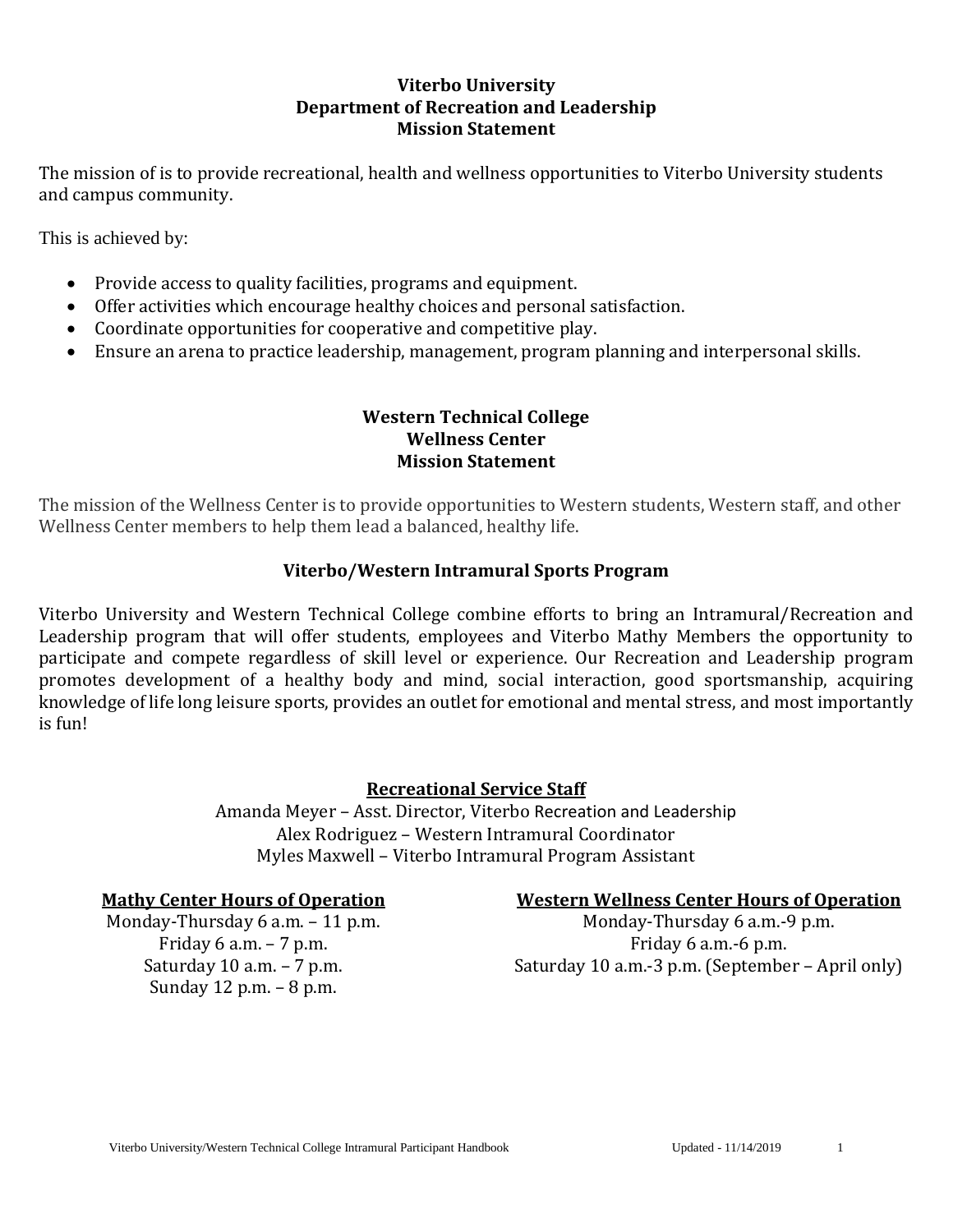# **Intramural Sports Policies and Guidelines 2019-2020**

# **Eligibility**

#### **Viterbo University**

All currently enrolled Viterbo students (graduate or undergraduate), current employees, Viterbo alumni with a paid membership, and Plus One members are eligible to participate in all Intramural Sports activities.

*NOTE: Beginning in January 2020, Viterbo alumni and Plus One members will no longer be eligible to participate in intramurals.* 

# *The revised Viterbo eligibility will read:*

All currently enrolled Viterbo students (graduate or undergraduate) and current employees are eligible to participate in all Intramural Sports activities.

# **Western Technical College**

All students enrolled in college credit courses at Western Technical College and all faculty and staff employed at Western Technical College are eligible to participate in all Intramural Sports activities. Western Technical College non-credit students are eligible to play with a \$15 per academic term fee. Contact the Western Intramural Coordinator for registration and payment assistance.

#### **To participate:**

- A player may play with only one team within a sport league.
- There are no restrictions to the number of varsity athletes who can be on a roster. However, there are limits to the number of varsity athletes who can be playing on the court or field for a team at one time. Please refer to the rules of each sport. A varsity athlete is considered anyone who is currently on a varsity roster or anyone who was on a varsity roster the previous academic year. Varsity athlete rosters will be collected from team coaches.
- A male must participate in a Men's League if offered. A female must participate in a Women's League if offered. However, if a Women's League is not offered, then a female has the option of playing on a Men's League.

Recreation Staff members have the right to suspend any team that willfully uses ineligible player(s). During the league play, all contests which an ineligible player participated shall be recorded as a forfeit win for the opposing team. During tournament play, the last contest in which an ineligible player participated shall be recorded as a forfeit win for the opposing team.

# **Registration**

The Intramural Program uses IMleagues to manage online registration and scheduling. IMLeagues is a website specifically designed for college intramural departments and contains many features such as customizable team pages, message boards, and much more.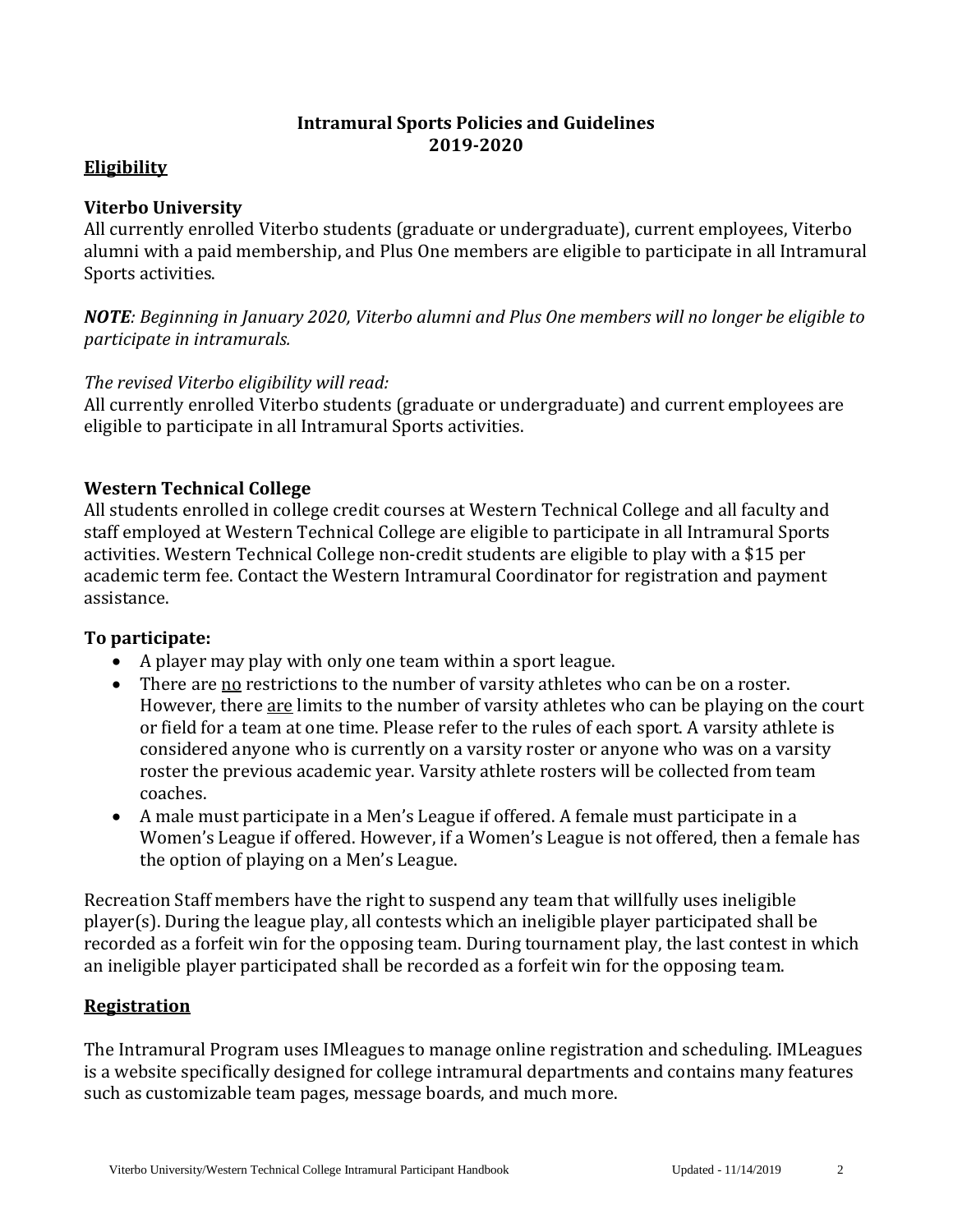All intramural participants will be required to create an account on IMLeagues. If you experience any technical difficulties with IMLeagues, please contact their support team. You can message, call or use their live chat.

All intramural participants will be required to create an account on **IMLeagues.com**.

IMLeagues has a mobile app (called IMLeagues) that can be downloaded for free from the App Store and Google Play Store. It can be used to signup and create/join teams.

To create an **IMLeagues** account: \*\*Note\*\* IMLeagues offers a **live support button** in the bottom right corner of all pages, please use this button if you encounter any difficulties.

i. Go to [www.imleagues.c](http://www.imleagues.com/UNM/Registration)om/viterbowestern/Registration

#### **OR**

Go to [www.imleagues.com](http://www.imleagues.com/) and click **SIGN UP** 

#### **OR**

Go to [www.imleagues.com](http://www.imleagues.com/) and click "Log in with Facebook" if you have a facebook account with your school email attached - this will automatically create an account, fill in your info, and join you to the school (steps 2-4)



| Select School/Organization | $\overline{\phantom{a}}$     |
|----------------------------|------------------------------|
| Email                      |                              |
| Password                   |                              |
| Remember Me?               | Forgot your password?        |
| Login                      | <b>3</b> Login With Facebook |
|                            | New to IMLeagues?            |
|                            | <b>Create Account</b>        |

- ii. Enter your information. Students and employees **MUST use their school email address (@viterbo.edu, @students.westerntc.edu, @westerntc.edu)** and submit.
- **iii.** You will be sent an activation email, **click the link in the email to login and activate your IMLeagues account.**
- iv. You should be automatically joined to your school If not you can search schools by clicking the "Schools" link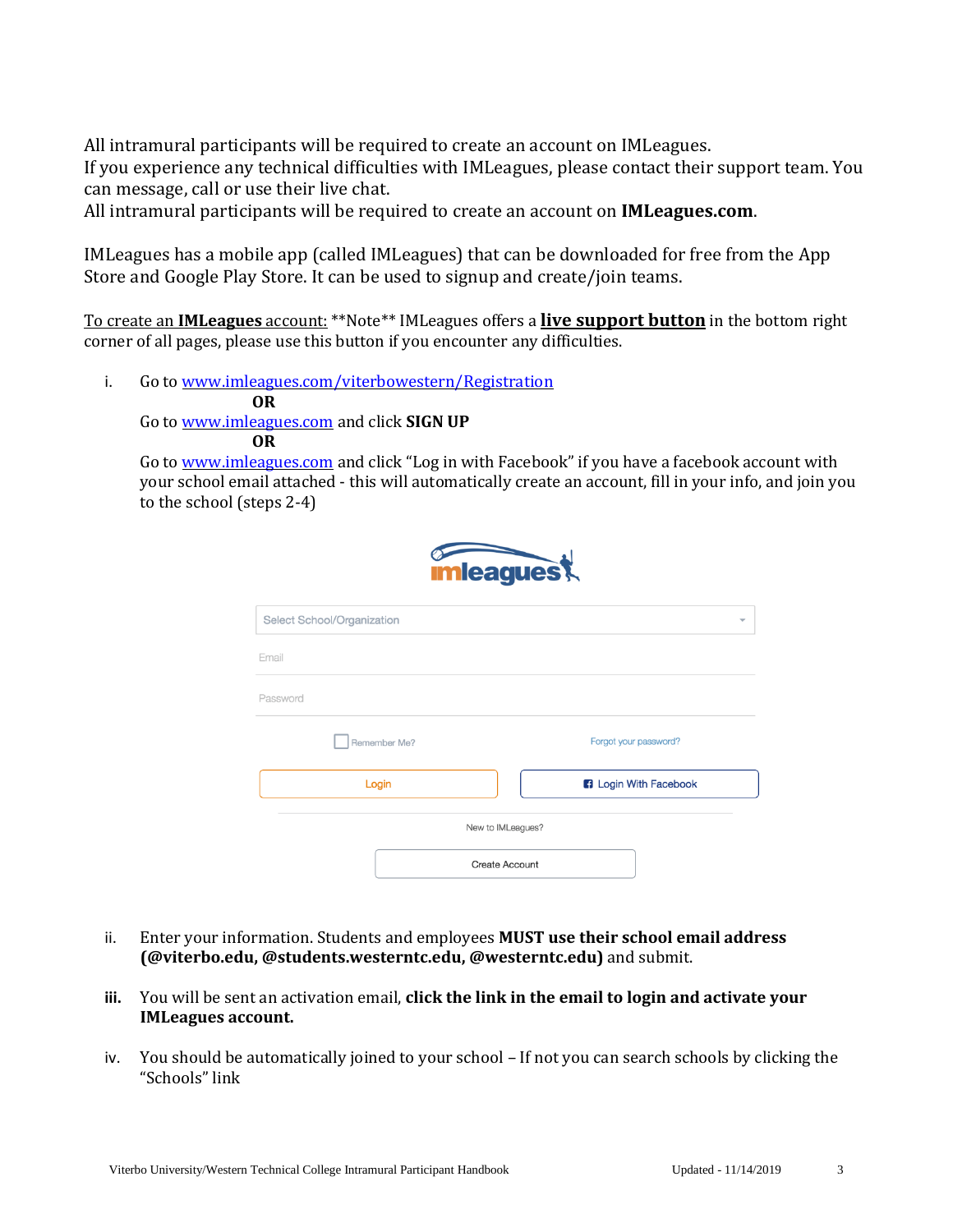#### How to sign up for an intramural sport:

- i. Log in to your **IMLeagues.com** account.
- ii. **Click the "Get Involved" button** at the top right of your User Homepage page OR

Click on the "Viterbo University/Western Technical College" link at the top to go to your school's homepage on IMLeagues.

iii. The current sports will be displayed, click on the sport you wish to join.

Spring 2016

| <b>Co-Rec Basketball</b><br><b>Co-Rec</b> | <b>Closed</b> | Registration<br>Feb 29 8:00AM - Mar 11 8:00AM<br>Join Teams Until:04/18/16 11:59 PM | Season<br>Mar 21 - Apr 18 |
|-------------------------------------------|---------------|-------------------------------------------------------------------------------------|---------------------------|
| <b>Sand Volleyball</b>                    |               | Registration                                                                        | Season                    |
| <b>Sand Volleyball</b>                    | <b>Closed</b> | Mar 14 8:00AM - Mar 25 8:00AM<br>Join Teams Until:04/14/16 11:30 PM                 | Mar 28 - Apr 14           |

-Choose the league you wish to play in (Basketball, competitive or recreational volleyball, bowling,

etc.)

- iv. Choose the division you'd like to play in
- v. You can join the sport one of three ways:
	- **i. Create a team (For team captains)** 
		- i. Captains can invite members to their team by clicking "Team Options" and then "Invite Members" link on the team page. Any invited members must accept the invitation to be joined to your team.
			- i. If they've already registered on IMLeagues: search for their name, and invite them
			- ii. If they haven't yet registered on IMLeagues: scroll down to the "Invite by Email Address" box, and input their email address.

#### **ii. Join a team**

- i. Find existing teams on the league page and click the "join team" button to send a request to join a team
- ii. Accepting a request from the captain to join his team
- iii. Finding the team and captain name on division/league page and requesting to join
- iv. Going to the captain's playercard page, viewing his team, and requesting to join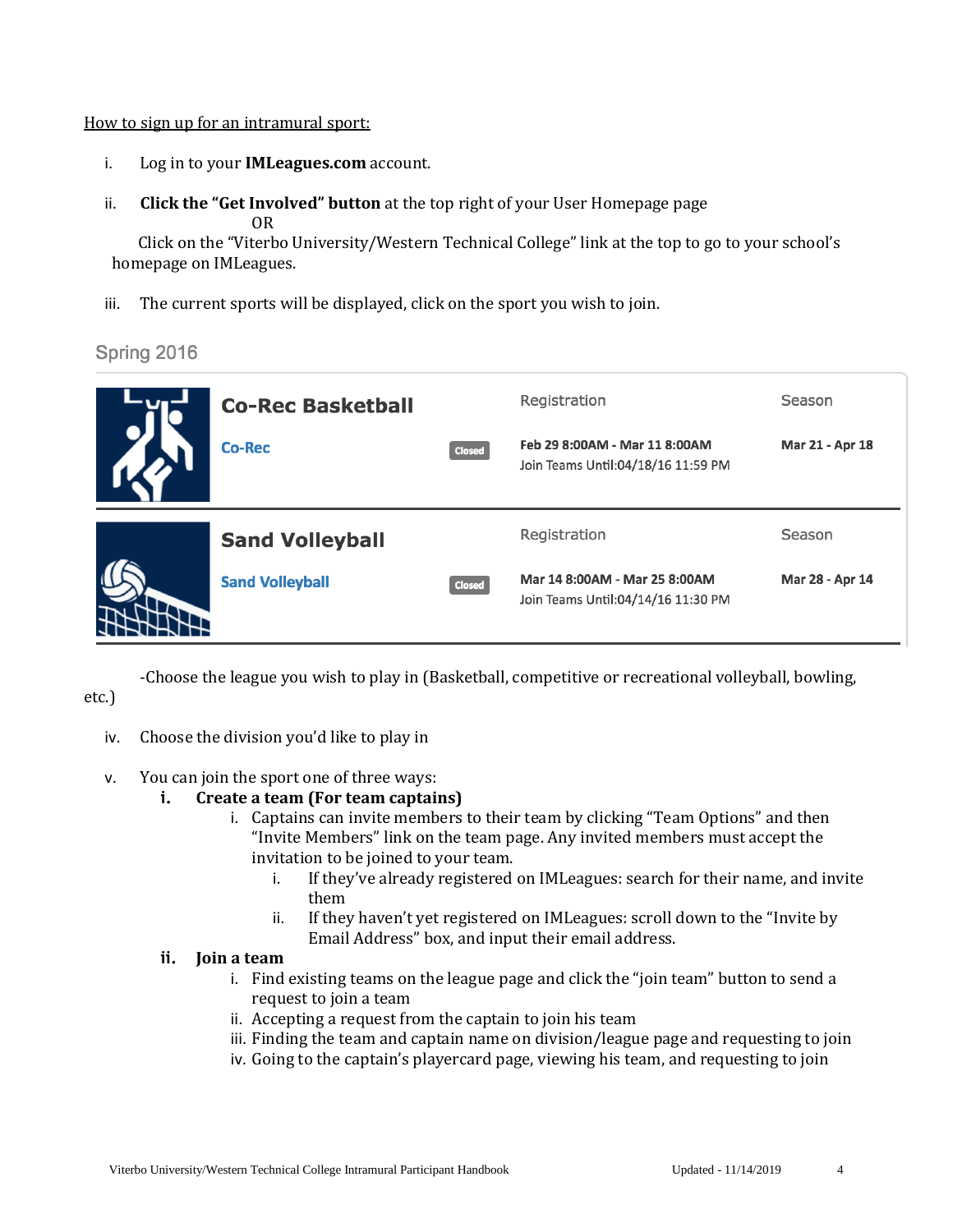To be eligible to play, individuals must appear on the team's roster. Roster additions can be made up to 15 minutes prior to game time. Teams may add players to their rosters up to the last regular season game. Upon the start of a competition, the Recreation staff will check all rosters to ensure eligibility.

# **Captain's Training**

Through IMLeagues, every captain of a team league is encouraged watch the Captain's Training Video and must complete the Captain's Training Quiz with an 80% pass rate.

# **Forfeit Deposit**

In order to participate in any Team Intramural League, teams will be required to turn in a \$40 Forfeit Deposit prior to the registration deadline. Forfeit deposits can be dropped off at any Intramural Registration Help Station. Please see school websites for times. Cash (exact change only) and check are accepted. Checks can be made out to Mathy Center or Western Wellness Center. The Western Wellness Center Member Services Desk will accept deposits, but the Mathy Welcome Center **will not** accept forfeit deposits.

At the completion of the Intramural sport league, if the team does not forfeit a competition during the course of the season, the Forfeit Deposit will be returned. The Forfeit Deposits must be picked up by the Intramural team by the dates listed below:

- Fall Season 1: By the registration deadline day for Fall Season 2
- Fall Season 2: By the last day of finals week/academic term
- Spring Season 1: By the registration deadline day for Spring Season 2
- Spring Season 2: By the last day of finals week/academic term

If the Forfeit Deposit has not been picked up within this time period, the Forfeit Deposit will be kept by the Western/Viterbo Intramural program.

If the team forfeits or is removed from the league (removed by choice or at the discretion of the Recreational Service Staff), the Forfeit Deposit will be kept by the Western/Viterbo Intramural program.

**\*\*Your team will not be accepted into a league until the minimum number of eligible males and females have been accepted on your team, you have completed the Captain's Training quiz with an 80% pass rate, and your forfeit deposit has been paid.\*\*** 

#### **To Register as a Free Agent**

Any individuals that are interested in participating, but do not have a team, can register as a 'Free Agent.' Free Agents are not guaranteed to be placed on a team, but will be visible to all members of the site as a free agent. It is recommended that Free Agents message captains of teams "Looking for Free Agents" to let them know you are looking to join a team or create a new team with other free agents. Watch for a notice of a face-to-face Free Agents meeting a few days before the league registration deadline to help you organize a free agent team.

#### **1. Join as a Free Agent**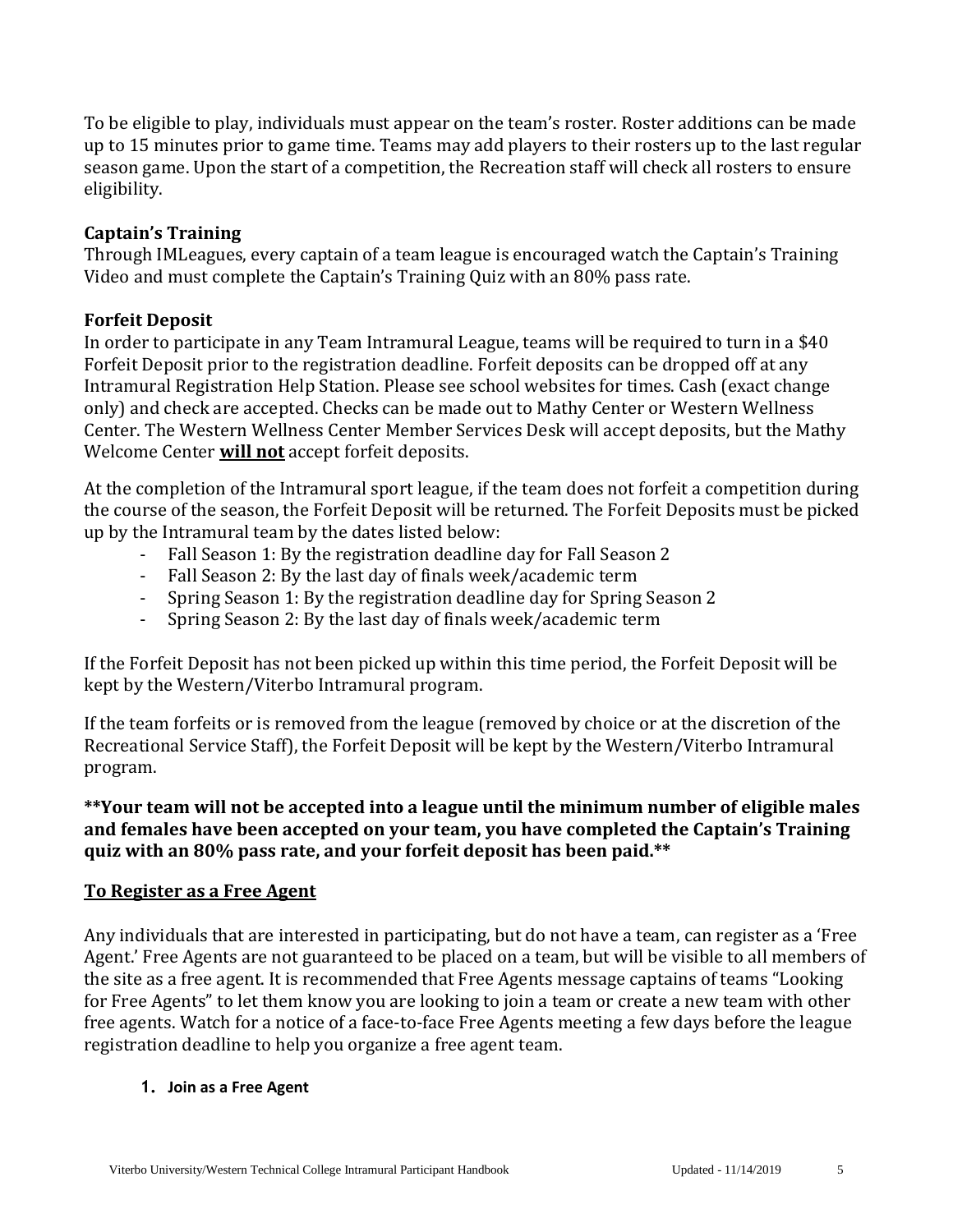a. You can list yourself as a free agent in as many divisions within a league as you'd like. You will be visible to all members of the site and can request to join teams, or post information about yourself so teams can request to add you to their team.

All schedules, announcements, and rules are available online at the Viterbo University/Western Technical College school link on IMLeagues.

# **Forfeits/Defaults**

#### **Default Policy**

Any team knowing in advance that they are unable to play a regularly scheduled contest is provided the opportunity to default (not play this contest). In order for the contest to be considered a default, the team captain must contact the Intramural Sports Office or league coordinator by 5 p.m. on the business day prior to their contest. Weekend/Monday requests must be made by 12 p.m. (noon) on the preceding Friday.

**Default vs. Forfeit**: A team that legally defaults will receive a loss in the league standings, not a forfeit. A default does not result in the loss of a team's forfeit deposit.

#### **Forfeits**

Games will be started on time! Teams are expected to be ready to play at game time. Any team failing to report to participate at the scheduled starting time will forfeit to their opponent. If both teams fail to report to participate, each team shall be credited with a forfeit and the game shall not be rescheduled. This applies to special events as well.

**Winning by Forfeit**: In order for a team to receive a win by forfeit, it must have the minimum number of players required to begin according to the rules of the sport present at the scheduled location and at the scheduled time "ready to play."

**Limit of Forfeits:** Any team that forfeits the equivalent to one night of league play, will lose their forfeit deposit (i.e. if the maximum number of games scheduled for a night is 3 and a team forfeits 3 games regardless if it is in one night or 3 nights, they will lose their deposit). Any team that forfeits the equivalent to two nights of league play will be removed from the league for the remainder of the season. If a team forfeits any game during championship night, their forfeit deposit will be kept by the Intramural Program, regardless if it was their first forfeit of the season.

#### **Intramural Participant Sign-in**

#### **Mathy Center**

 must show his/her valid Western ID or scan his/her valid Viterbo ID at the Welcome Center. If a Upon entering the Mathy Center for an intramural event or program, each intramural participant staff member or student does not have his/her ID card, admittance to the Mathy Center **will be refused**. Once upon entry of the Mathy Center, the participant must show his/her ID card to the site supervisor, and the site supervisor will then check the participant off on the Intramural signin sheet. If the person's name does not appear on the roster, the individual is not eligible to participate until registered.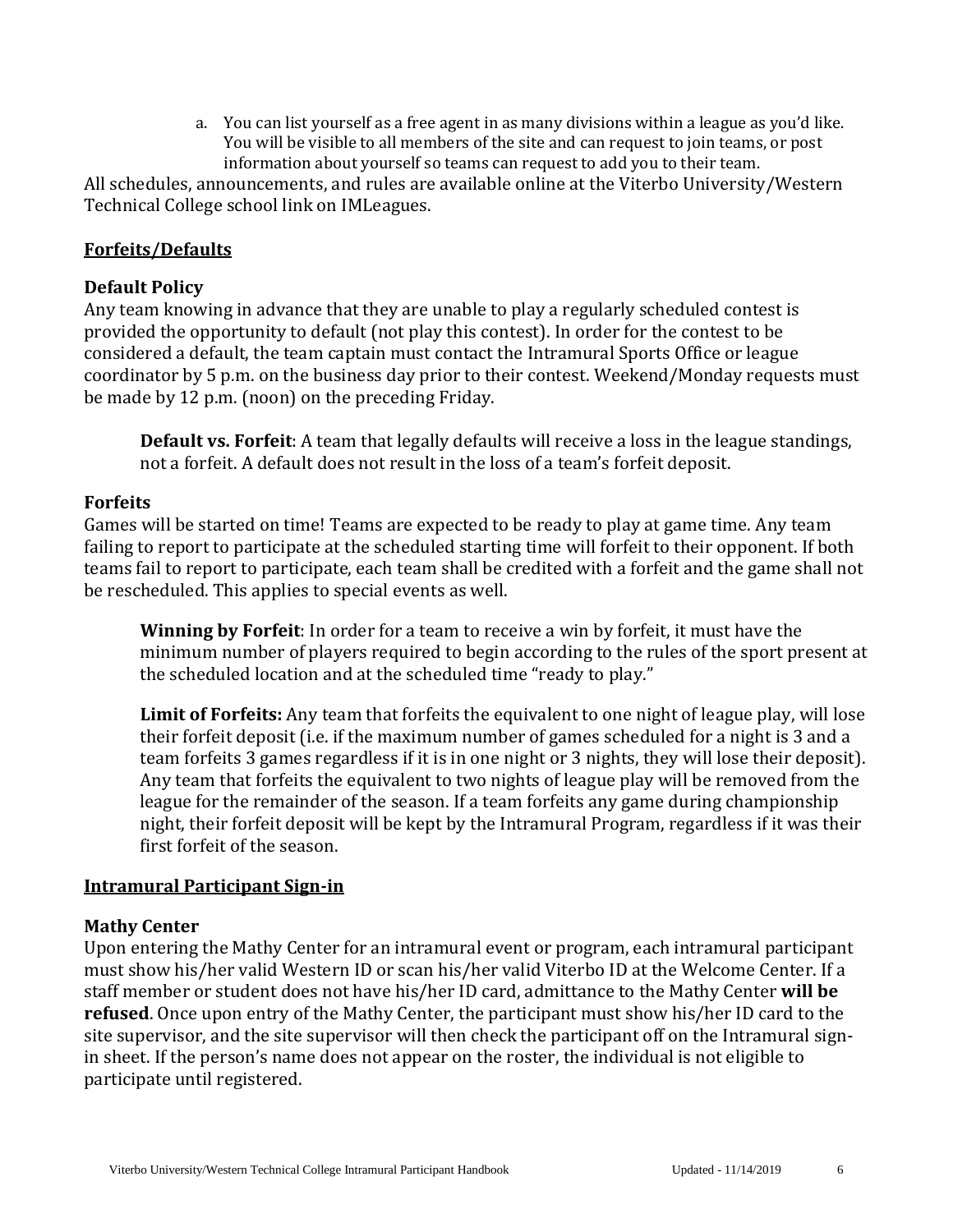#### **Wellness Center**

Upon entering the Wellness Center for an intramural event or program, each intramural participant must show his/her valid Western ID or Viterbo ID at the sign-in table. The Wellness Center staff will then check the participant off on the Intramural sign-in sheet. If the person's name does not appear on the roster, the individual is not eligible to participate until registered.

#### **Outside or Off-site**

 Center or the Western Wellness Center, each intramural participant must show his/her valid Upon arriving for an intramural event or program located somewhere other than the Mathy Western or Viterbo ID to site supervisor and sign in under his/her team. If the person's name does not appear on the roster, the individual is not eligible to participate until registered.

#### **Building Access**

#### **Mathy Center**

- All current Viterbo students and employees have full access rights to Mathy Center facilities and all recreational programs.
- All Western students, staff, and spouses *who are intramural participants* have access to the area in which the intramural activity is taking place (i.e. gymnasium, bathrooms, and welcome center).
- Spectators who are not current Viterbo users will not be allowed to attend any intramural event at the Mathy Center. This means no unregistered Western spectators. Any Western student interested in spectating is encouraged to join a team and have their eligibility verified. After verification, they will be allowed admittance to spectate.

#### **Western Wellness Center**

- All current Western Wellness Center members have rights to the Wellness Center
- All current Viterbo intramural participants, Western students who are not members of the Wellness Center, and spouses, will have access to the gym area only and should enter the Western Wellness Center Gym through the doors located off of parking lot A.
- There will be no spectators allowed in the Western Wellness Center.

#### **Outside or Off-site**

• For intramural events taking place in a location other than the Mathy Center or the Wellness Center, spectators are welcome, but must act according to the Code of Conduct.

#### **Captain's Responsibilities**

The captain's responsibilities include but are not limited to:

- Ensuring complete and accurate team information on the roster as well as keeping the roster up-to-date.
- Making sure that all members of the team are eligible to participate according to the Intramural Sports Policies & Procedures.
- Watch the Captain's Training Video and complete the Captain's Training Quiz with an 80% pass rate.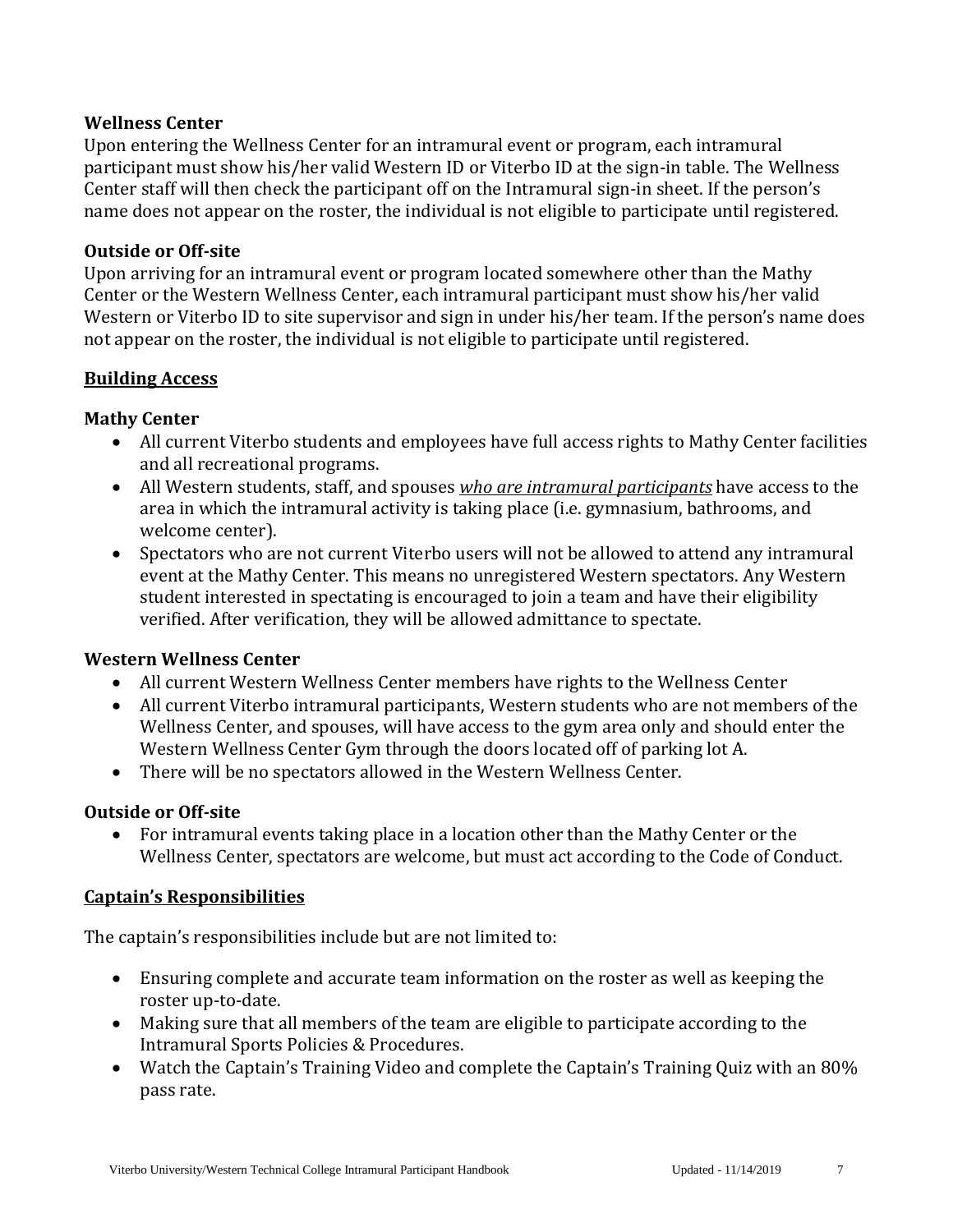- Notifying team members of playing schedules/schedule changes.
- Ensuring that adequate number of players from roster is available to play each night and the adequate number of players arrives on site 15 minutes before game time.
- Communicating with one of the Recreational Service staff by 5 p.m. on the business day prior to their contest if there will not be adequate individuals from your roster to play. If appropriate notice is given, the team will receive a default. It will not be counted as a forfeit. Weekend/Monday requests must be made by 12 p.m. (noon) on the preceding Friday
- Represent the team in the case of protests.
- If a team is suspended for any reason, it is the captain's responsibility to represent their team in a meeting with the Assistant Director and/or Intramural Coordinator in order to regain eligibility.
- Promoting fair play and a positive atmosphere at contests.
- Responsible for their players conduct before, during, and after each Intramural contest. Similarly, they are responsible for the conduct of their team's fans.

#### **Sportsmanship**

 is intended to be an objective scale by which teams' attitudes and behaviors can be assessed. Integral to the philosophy of Viterbo/Western Intramurals is that good sportsmanship and fair play are vital aspects of intramural competition. It is necessary for the successful operation of the program that individuals display proper conduct in all instances. The sportsmanship rating system

Behavior before, during, and after a contest is included in each rating. Each team captain is responsible for educating ALL players and fans affiliated with his/her team about the sportsmanship policy; however, it is the responsibility of all team members to control the conduct of its own team members and fans.

At the end of each contest, the site supervisor will ask each team the following question –

#### **Based on today's/tonight's game, would you describe your opponent as –**

**Exceptional Sports (4):** The team went above and beyond expectations and consistently demonstrated all of the good sportsmanship behaviors.

**Good Sports (3):** The team demonstrated the good sportsmanship behaviors with a few minor incidents of unsportsmanlike behavior.

**Needs Improvement (2):** The team demonstrated some good sportsmanship behaviors with a lot of minor incidents of unsportsmanlike behavior.

 incidents of unsportsmanlike behavior or a major incident of unsportsmanlike behavior. **Poor Sports (1):** The team demonstrated few sportsmanship behaviors with a lot of minor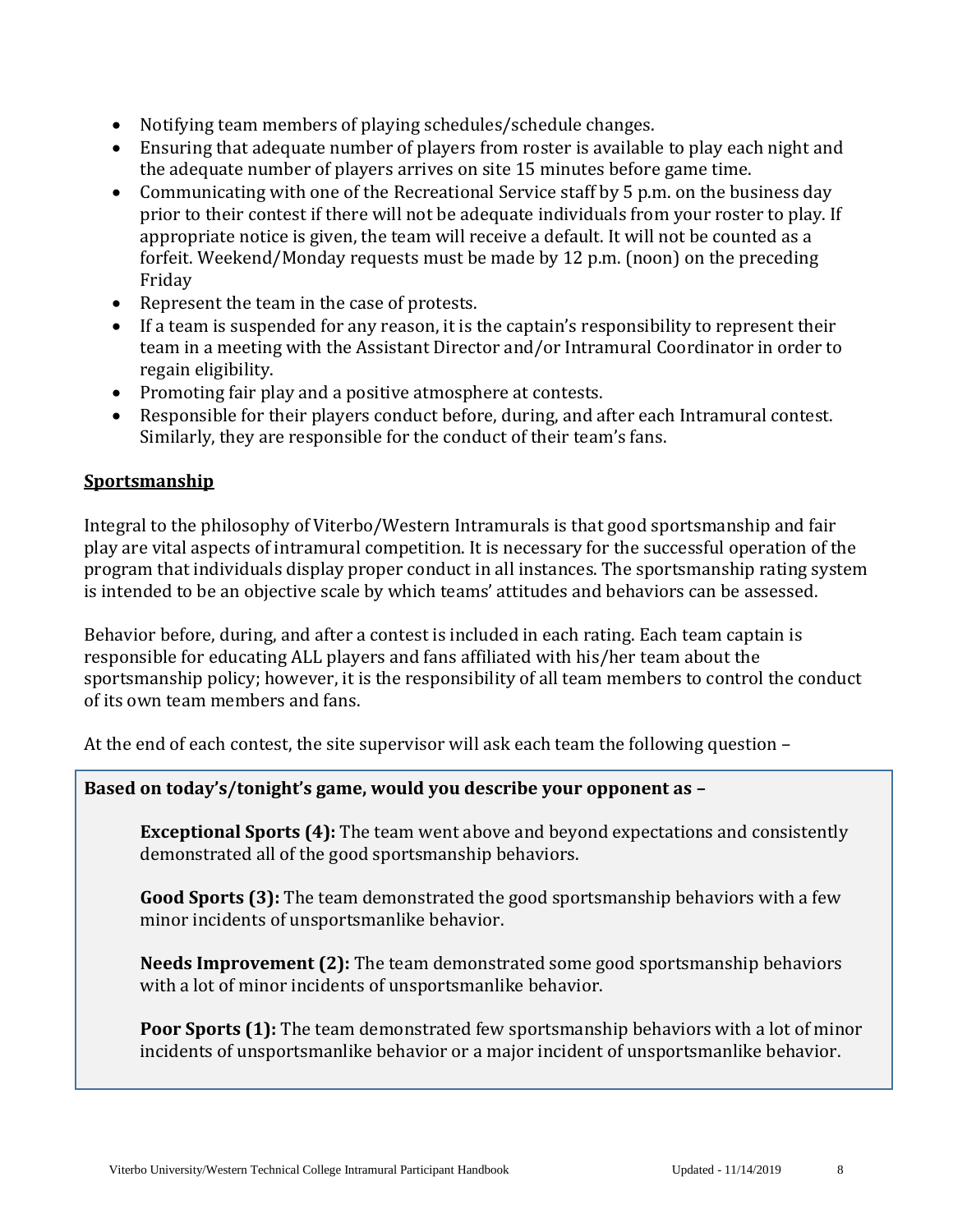The rating will be recorded by the site supervisor on the score sheet. In addition, the site supervisor will give a sportsmanship rating to each team. The scores will be averaged. The Recreation staff reserves the right to review and/or change any sportsmanship rating given.

All teams are required to have a sportsmanship average above 'Good Sports' (3.0) in order to remain in the league. If a team falls below a 'Good Sports' (3.0), the captain will be required to meet with either the Assistant Director and/or Intramural Coordinator and the team will be placed on probation. During probation, the team will have 1 week to get their sportsmanship average above a 'Good Sports' (3.0) or they will be removed from the league. If a team falls below an average of a 'Good Sports' (3.0) two times during the season they will be removed from the league. Any team that receives more than 1 'Poor Sport (1)' rating by a site supervisor will be removed from the league. If a team is removed from the league because of sportsmanship, they will automatically lose their forfeit deposit.

A team's sportsmanship average will also be used to determine eligibility to play in the season ending championship tournament and to break a tie in team rankings. The team with the higher sportsmanship average will get the higher seed.

If a game is not played due to a default, both teams will receive an 'Exceptional Sports (4)' rating for sportsmanship. If a team forfeits a game, they will receive a 'Needs Improvement (2)' rating for sportsmanship and if their opponent qualifies for a win by forfeit, they receive an 'Exceptional Sports (4)' sportsmanship rating.

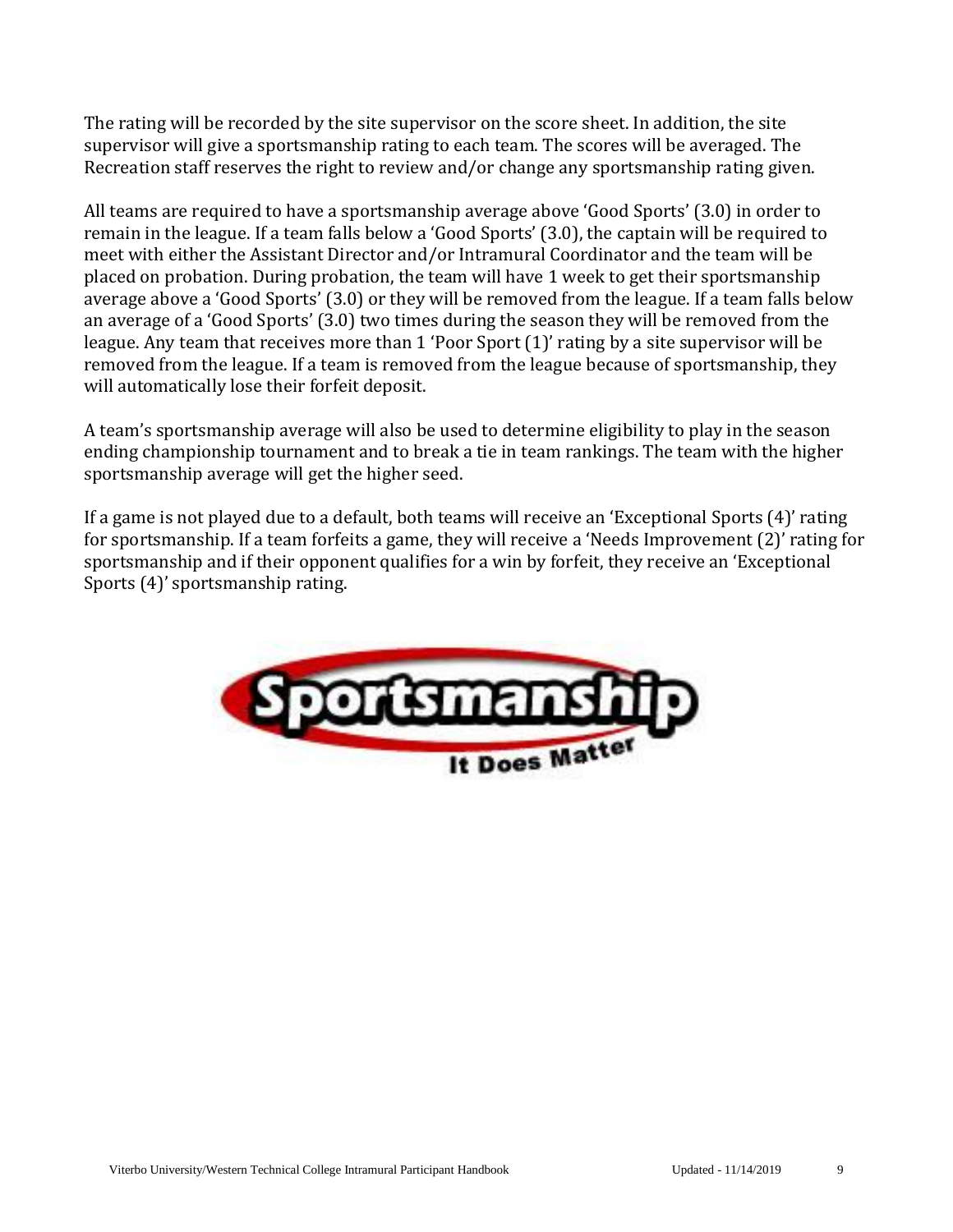|         | <b>Sportsmanship Continuum</b>                                                                                                                                                                                                     |                                                                                                                                                                                                                                   |                                                                                                                                                                                                                                                                                                       |  |  |
|---------|------------------------------------------------------------------------------------------------------------------------------------------------------------------------------------------------------------------------------------|-----------------------------------------------------------------------------------------------------------------------------------------------------------------------------------------------------------------------------------|-------------------------------------------------------------------------------------------------------------------------------------------------------------------------------------------------------------------------------------------------------------------------------------------------------|--|--|
|         | <b>Good Sports</b>                                                                                                                                                                                                                 | Needs Improvement-                                                                                                                                                                                                                | <b>Poor Sports</b>                                                                                                                                                                                                                                                                                    |  |  |
| ARACTEF | . Many positive comments of<br>encouragement towards<br>teammates and opponents<br>· Acknowledged good plays made by<br>others and accepted bad calls<br>gracefully<br>. No cursing or comments of a<br>derogatory nature          | . No positive comments of<br>encouragement towards teammates<br>and opponents<br>· Some negative comments, criticizes<br>teammates<br>· Players curse at self in a low tone<br>. Kiddingly mock the skill level of an<br>opponent | . Many negative comments, verbal<br>harassment of opponents, taunting<br>or trash talk of opponent<br>* Frequent use of profane or vulgar<br>language that could be clearly heard<br>by others<br><b>* Swearing or derogatory comments</b><br>directed at someone                                     |  |  |
|         | . Ready to play at game time<br>· Game was properly defaulted<br>(notified staff by 5pm the day<br>before)                                                                                                                         | . Not ready to play at game time<br>· Game was forfeited as a result of a<br>'no show'                                                                                                                                            |                                                                                                                                                                                                                                                                                                       |  |  |
|         | . Team abided by the rules of the<br>game<br>· Play was honest, clean, and fair                                                                                                                                                    | · Once or twice dishonest about call or<br>rule<br>. Using gamesmanship to win or gain<br>an advantage                                                                                                                            | . Team is consistently cheating or<br>being dishonest about calls or rules<br>. Team purposely strives to score as<br>many points as possible to<br>embarrass their opponent                                                                                                                          |  |  |
|         | · Treated facilities and equipment<br>with absolute respect                                                                                                                                                                        | · Accidental damage or destruction of<br>any campus recreation<br>facility/equipment due to<br>inappropriate use                                                                                                                  | · Purposeful damage or destruction of<br>any campus recreation<br>facility/equipment<br>* Dunking/Touching or hanging on the<br>rim at anytime                                                                                                                                                        |  |  |
|         | · Players' interactions with<br>opponents, spectators, and staff<br>was cordial and non-aggressive<br>· Any conflicts were resolved calmly<br>and with an open-mind<br>· Respected and abided by program<br>policies and processes | . Once or twice players verbally<br>complain or argue about calls, rules,<br>and policies                                                                                                                                         | · Players are completely<br>uncooperative with intramural staff<br>· Argued a lot about calls, rules, and<br>policies<br>. Any threatening behavior<br>(verbal/nonverbal) towards any<br>player, spectator, or campus<br>recreation employee<br>. Play is dangerous with intent to<br>injure opponent |  |  |
|         | * Team accepted winning and losing<br>graciously<br>. There were sincere handshakes and<br>congrats at the end of the game                                                                                                         | . Team did not accept losing<br>. Handshakes and congrats at the end<br>of the game were insincere or given<br>with sour attitude                                                                                                 | . Team did not accept losing<br>. No handshakes and congrats at the<br>end of the game                                                                                                                                                                                                                |  |  |
|         | . Teams received no warnings or<br>ejections                                                                                                                                                                                       | · Received a warning, but displayed<br>good sportsmanship after the<br>warning                                                                                                                                                    | · Disregards warning and/or gets<br>ejected                                                                                                                                                                                                                                                           |  |  |
|         | . Abided by all policies of the<br>Intramural program                                                                                                                                                                              |                                                                                                                                                                                                                                   | . Individual is caught trying to use<br>someone else's ID<br>. Team knowingly plays with an<br>ineligible participant<br>. Team withholds any requested<br>information                                                                                                                                |  |  |
|         | . Any team with an average below<br>'Good Sports' (3.0) will be placed on<br>probation                                                                                                                                             |                                                                                                                                                                                                                                   | * Any team who receives more than 1<br>'Poor Sport' (1) rating by a site<br>supervisor will be removed from the<br>league                                                                                                                                                                             |  |  |

Viterbo University/Western Technical College Intramural Participant Handbook Updated - 11/14/2019 10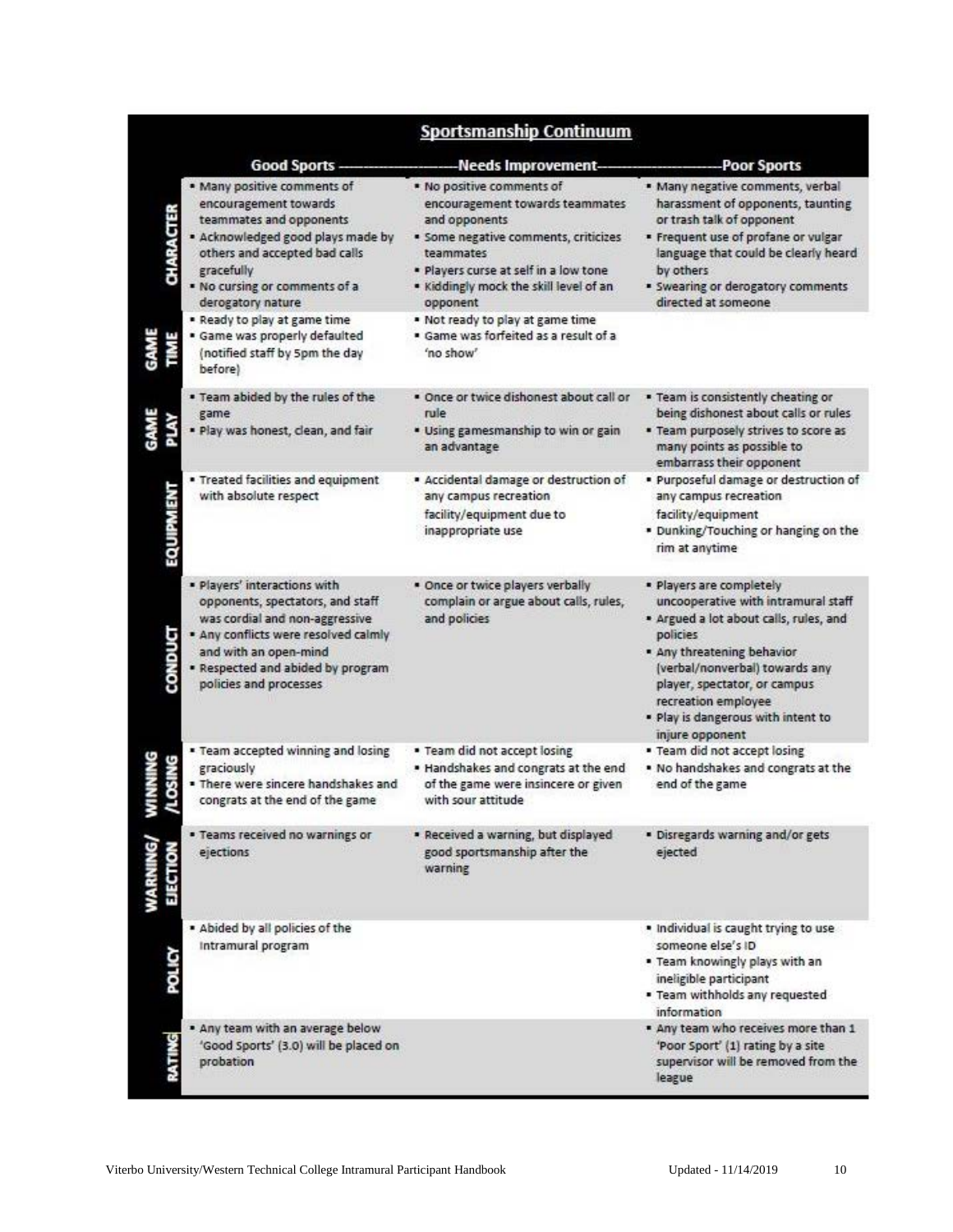# **WE EXPECT EVERYONE TO BE A GOOD SPORT**

# **Protests**

All protests must be registered immediately with the league administrator. A protest is not complete until a written version of the protest is submitted to the Recreational Service Staff at either Viterbo or Western by 12pm (Noon) of the day after the game in question. If it is not received by noon on the following day, it will be rejected. For weekend games, the deadline is 12pm (Noon) on Monday following the game.

# **Protests will be handled as follows:**

- 1. All protests will first be dealt with by the League Administrator on site.
- 2. If you disagree with the on-site decision, you may appeal with the Recreational Service Staff at either Viterbo or Western. Protests must be submitted in writing.
- 3. Games altered by valid protests will be replayed, if possible, from the point of the game where the protest occurred.
- 4. Viterbo Recreation reserves the right to decide all protests logged for contests occurring at Viterbo sites.
- 5. Western Wellness Center staff reserves the right to decide all protests logged for contests occurring at Western sites.

#### **Disqualified/Ejected Players**

A player disqualified from the game for conduct must leave the area/complex after speaking with an Intramural League Administrator IMMEDIATELY. The player is declared ineligible for play in ANY Intramural Sports activity until he/she has submitted a letter requesting reinstatement, has met with either the Director or Assistant Director of Recreation and Leadership and/or the Wellness Center Manager or Intramural Coordinator, and has served their suspension. The player shall be suspended for no less than one week. The suspension will not begin until after the suspended person has met with either the Director or Assistant Director of Recreation and Leadership and/or the Wellness Center Manager or Intramural Coordinator. Failure to leave the area/complex may result in disqualification of the captain, or forfeiture of the game. Any second occurrence of unsportsmanlike conduct by a team may result in that team eliminated for the remainder of the season.

#### **A team which participates with an ejected player in a game shall forfeit that game.**

#### **Regaining Eligibility**

To regain eligibility, the ejected player must prepare a typed statement detailing the events that took place; submit a copy of the statement and set-up an appointment with one of the Recreational Service Staff to discuss the matter. Even if it is the last contest for their team, the ejected person's suspension will continue until the person meets with one of the Recreational Service or Wellness Center Staff. Final judgments are retained by the Recreational Service or Wellness Center Staff at the location where the incident occurred.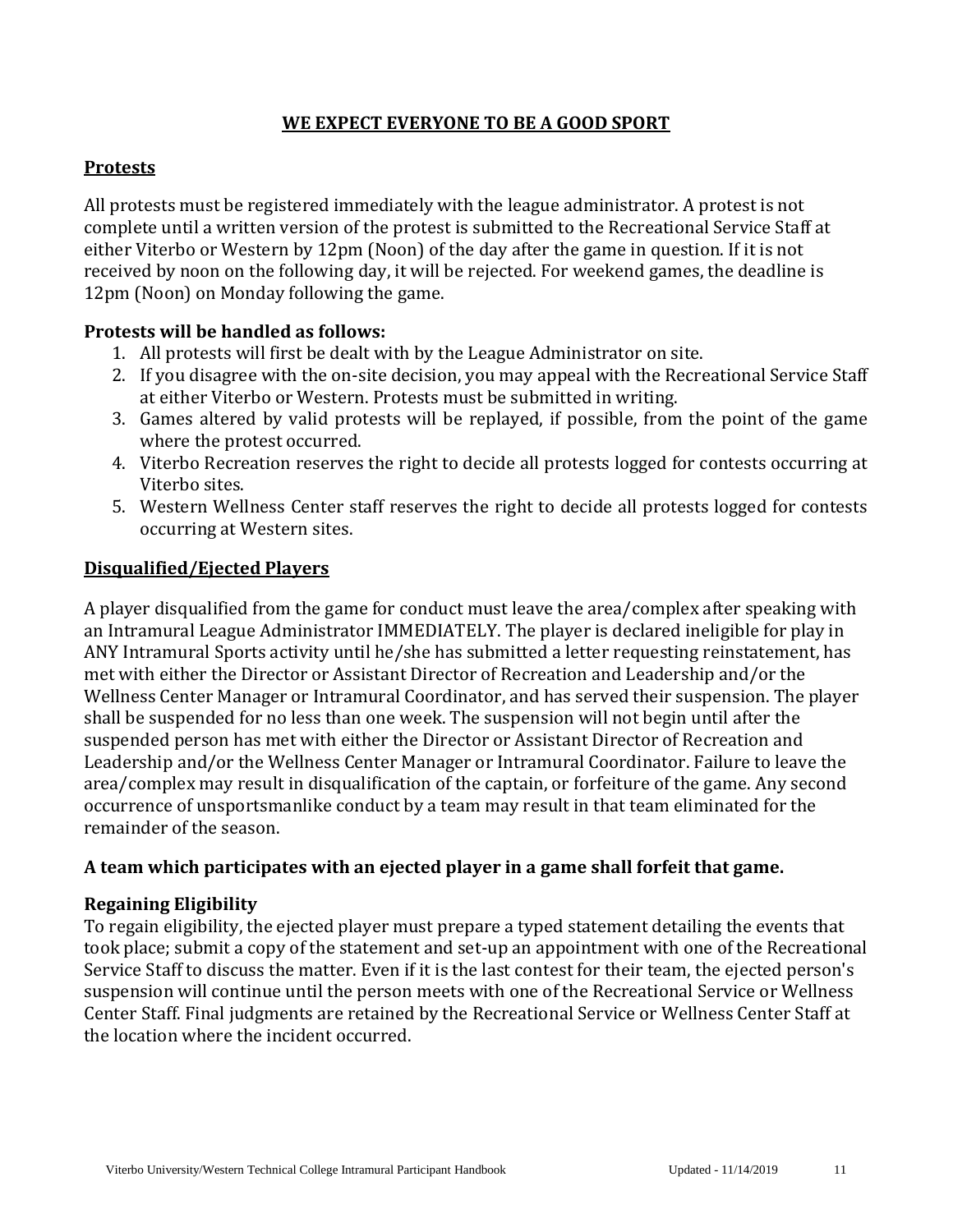# **Code of Conduct**

The code of conduct exercised by the Viterbo/Western Intramural Program is the Student Code of Conduct established by the respective school. If either the Viterbo University or Western Student Code of Conduct is violated, the incident will be reported to the Student Development staff of the appropriate campus. The Student Development staff of the pertinent campus will follow the disciplinary actions set forth by the respective campus's discipline process. Please refer to the Viterbo University and Western Technical College's Student Code of Conduct for more information.

#### **Alcohol, Tobacco, and Other Drugs Policy**

No person (player or spectator) will be permitted to participate in an intramural contest or activity under the suspicion of or influence of alcohol or illegal substance.

Alcohol, tobacco, and all illegal substances are prohibited from intramural play and any Viterbo facility, Western facility, playing field, and/or locations other than the Viterbo or Western campuses. This includes using a Juul or any other e-cigarette or vaporizer.

#### **Team Names and Logos**

The Intramural Sports program is committed to assuring that its programs are free from discriminatory, inappropriate, and disrespectful conduct or communication. Recreational Services staff reserve the right to change any team name that is deemed inappropriate or offensive to participants. Restrictions include, but are not limited to: No vulgar or aggressive language or references, no references to alcohol or other drugs, no discriminatory references (race, religion, national origin, gender/gender expression, sexual identity, ability, political affiliations, among others), no body shaming language, or references to sexual activity. If you are unsure if a team name will be accepted, call the Assistant Director or Intramural Coordinator and ask.

**Dress Code –** All participants are expected to wear appropriate clothing while participating. This includes:

- Shirts and shoes must be worn at all times
- Sports-bras, bathing suit tops, halter tops, etc. are not acceptable
- Clothing deemed inappropriate or offensive to participants (including profanity, sexually explicit, or references to alcohol, tobacco, or other drugs) will NOT be permitted.

#### *In addition, the following rules must be followed when participating in the Mathy Center Gyms*

- No dunking, touching or hanging on the basketball rims and/or nets
- Only athletic-type shoes may be worn in the gymnasium
- No food or beverages are permitted in the gymnasium
- Please refrain from using profanity in the Mathy Center